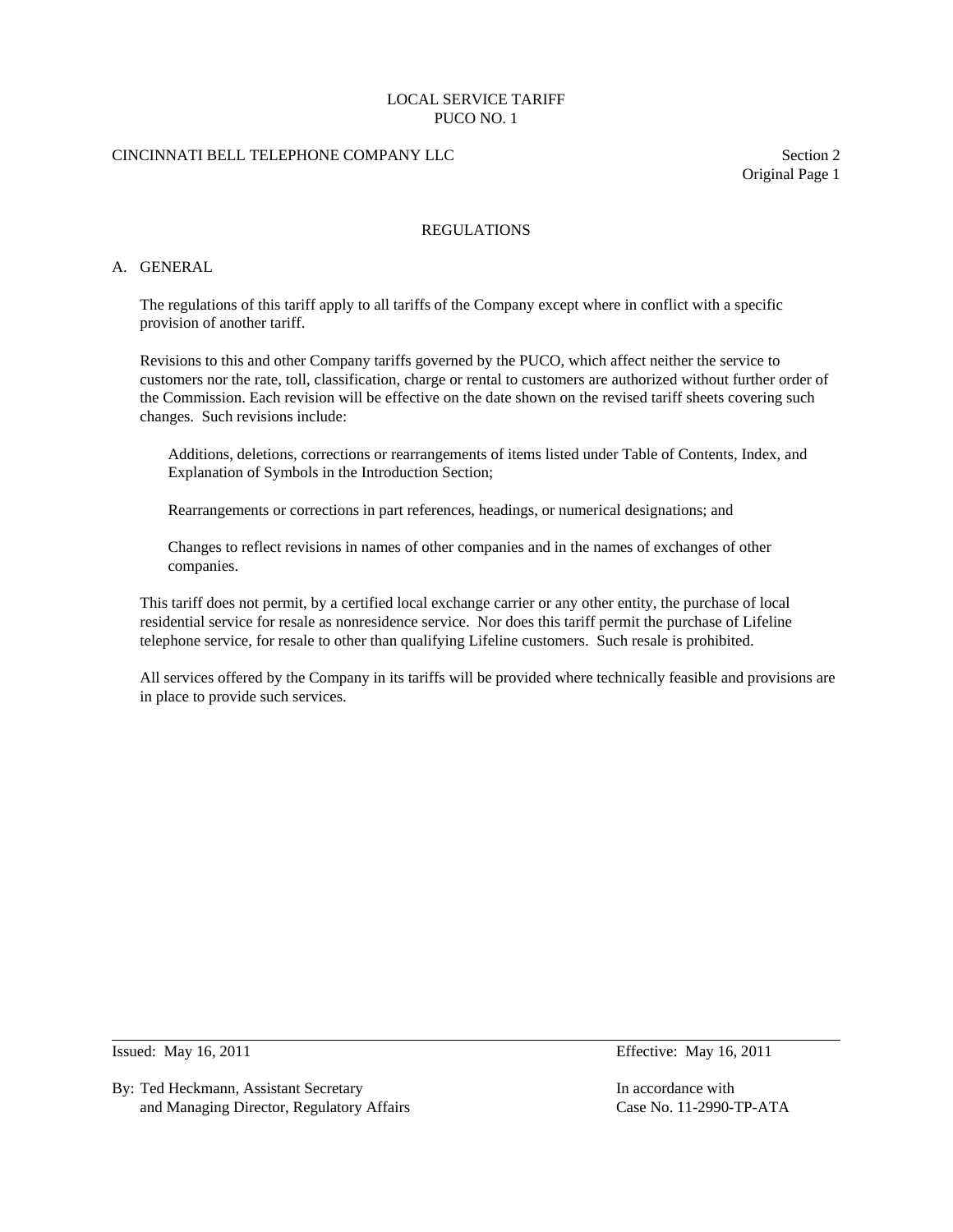# CINCINNATI BELL TELEPHONE COMPANY LLC Section 2

Original Page 2

### REGULATIONS

#### B. OBLIGATION AND LIABILITY OF THE COMPANY

1. Liability Limitations

 Approval of language contained in this and other tariffs of the Company by the PUCO does not constitute a determination by the Commission that the limitation of liability imposed by the Company should be upheld in a court of law. Approval by the Commission merely recognizes that since it is a court's responsibility to adjudicate negligence and consequent damage claims, it is also the court's responsibility to determine the validity of any exculpatory clauses.

### 2. Availability of Facilities

 The Company's obligation to furnish service or to continue to furnish service is dependent on its ability to obtain, retain, and maintain without unreasonable expense suitable rights and facilities, and to provide for the installation of those facilities required incident to the furnishing and maintenance of that service.

3. Transmitting Messages

 The Company does not undertake to transmit messages but offers the use of its facilities for communications between its customers.

 $\overline{a}$ 

By: Ted Heckmann, Assistant Secretary **In accordance with** In accordance with and Managing Director, Regulatory Affairs Case No. 11-2990-TP-ATA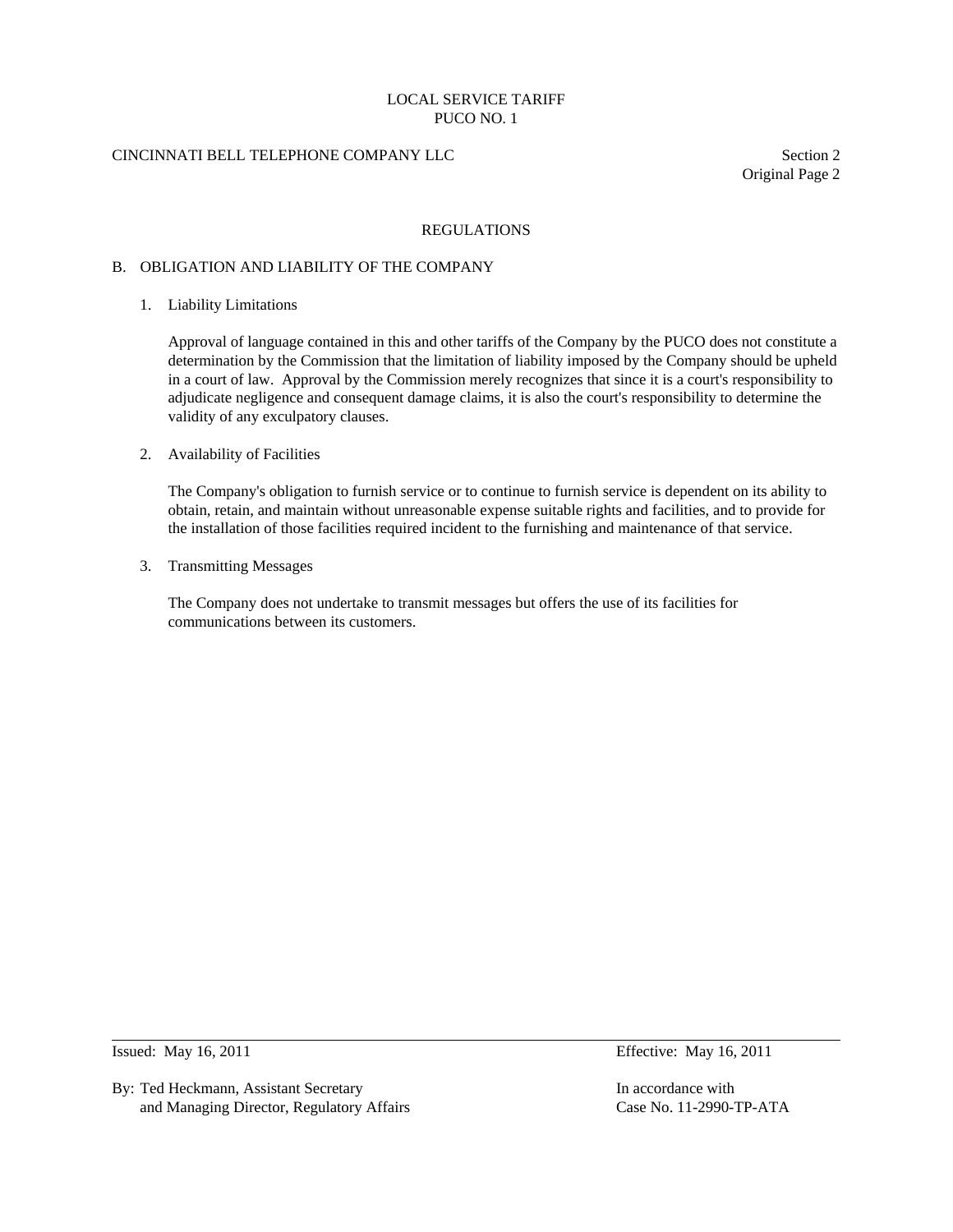# CINCINNATI BELL TELEPHONE COMPANY LLC Section 2

Original Page 3

### REGULATIONS

### B. OBLIGATION AND LIABILITY OF THE COMPANY (Continued)

#### 4. Service Irregularities and Interruptions

 In view of the fact that the customer has exclusive control of his communications over the facilities furnished by the Company, and of the other uses for which facilities may be furnished by the Company, and because of unavoidability of errors incident to the services and to the use of such facilities of the Company, the services and facilities furnished by the Company are subject to the terms, conditions, and limitations herein specified.

 The Company incorporates, by reference, and will adhere to the guidelines for subscriber billing adjustments for BLES, as found in Chapter 4901:1-6-12 O.A.C.

 No credit allowance will be made for interruptions due to electric power failure where the customer is responsible for providing electric power.

 Credit allowance for interruptions of pay telephone service lines, or other usage based service will not affect the number of local messages or usage to which the customer is entitled during a given billing period.

 The liability of the Company for damages arising out of mistakes, omissions, interruptions, delays or errors, or defects in transmission occurring in the course of furnishing service or facilities and not caused by the negligence of the customer, or of the Company in failing to maintain proper standards of maintenance and operation and to exercise reasonable supervision, will in no event exceed an amount equivalent to the proportionate charge to the customer for the period of service during which such mistake, omission, interruption, delay or error, or defect in transmission occurs.

 The customer indemnifies and saves the Company harmless against claims for libel, slander, or infringement of copyright arising from the material transmitted over its facilities; against claims for infringement of patents arising from combining with, or using in connection with, facilities of the Company, apparatus and systems of the customer; and against all other claims arising out of any act or omission of the customer in connection with the facilities provided by the Company; and against any and all losses from damage to the customer's facilities or equipment attached or connected to facilities furnished by the Company.

 $\overline{a}$ 

By: Ted Heckmann, Assistant Secretary In accordance with In accordance with and Managing Director, Regulatory Affairs Case No. 11-2990-TP-ATA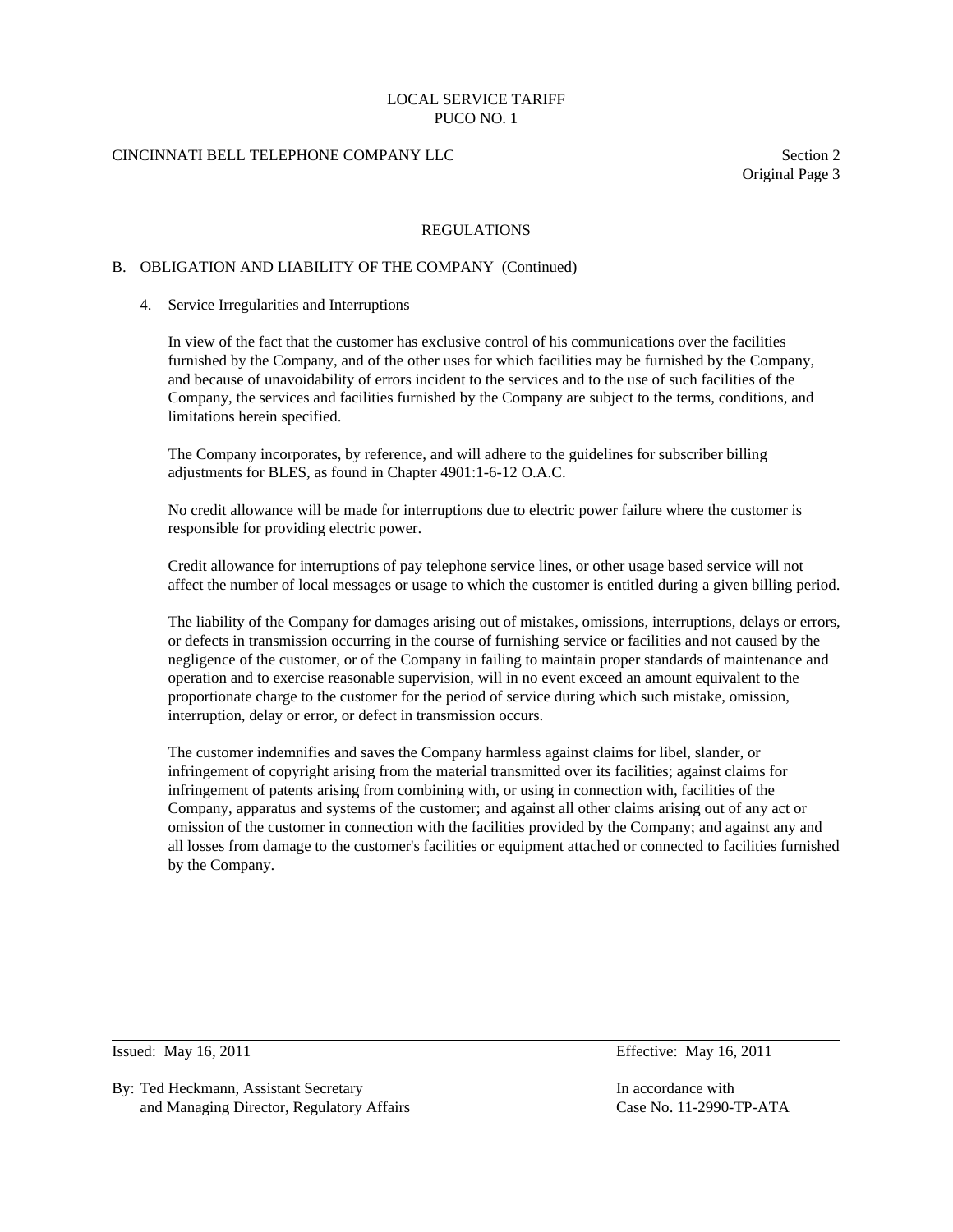# CINCINNATI BELL TELEPHONE COMPANY LLC Section 2

Original Page 4

### REGULATIONS

### B. OBLIGATION AND LIABILITY OF THE COMPANY (Continued)

5. Use of Connecting Company Lines

 When the lines of other telephone companies are used in establishing connections to points not reached by the Company's lines, the Company is not liable for any act or omission of the other company or companies.

6. Defacement of Premises

 The Company is not liable for any defacement or damage to the customer's premises resulting from the existence of the Company's equipment and associated wiring on such premises, or from the installation or removal thereof, when such defacement or damage is not the result of the negligence of the Company.

 When the customer is a tenant and requests an installation that could, in the opinion of the Company, result in damage to the property of the owner, the customer must obtain, prior to installation, a written release from the owner or his authorized agent absolving the Company of liability.

 $\overline{a}$ 

By: Ted Heckmann, Assistant Secretary **In accordance with** In accordance with and Managing Director, Regulatory Affairs Case No. 11-2990-TP-ATA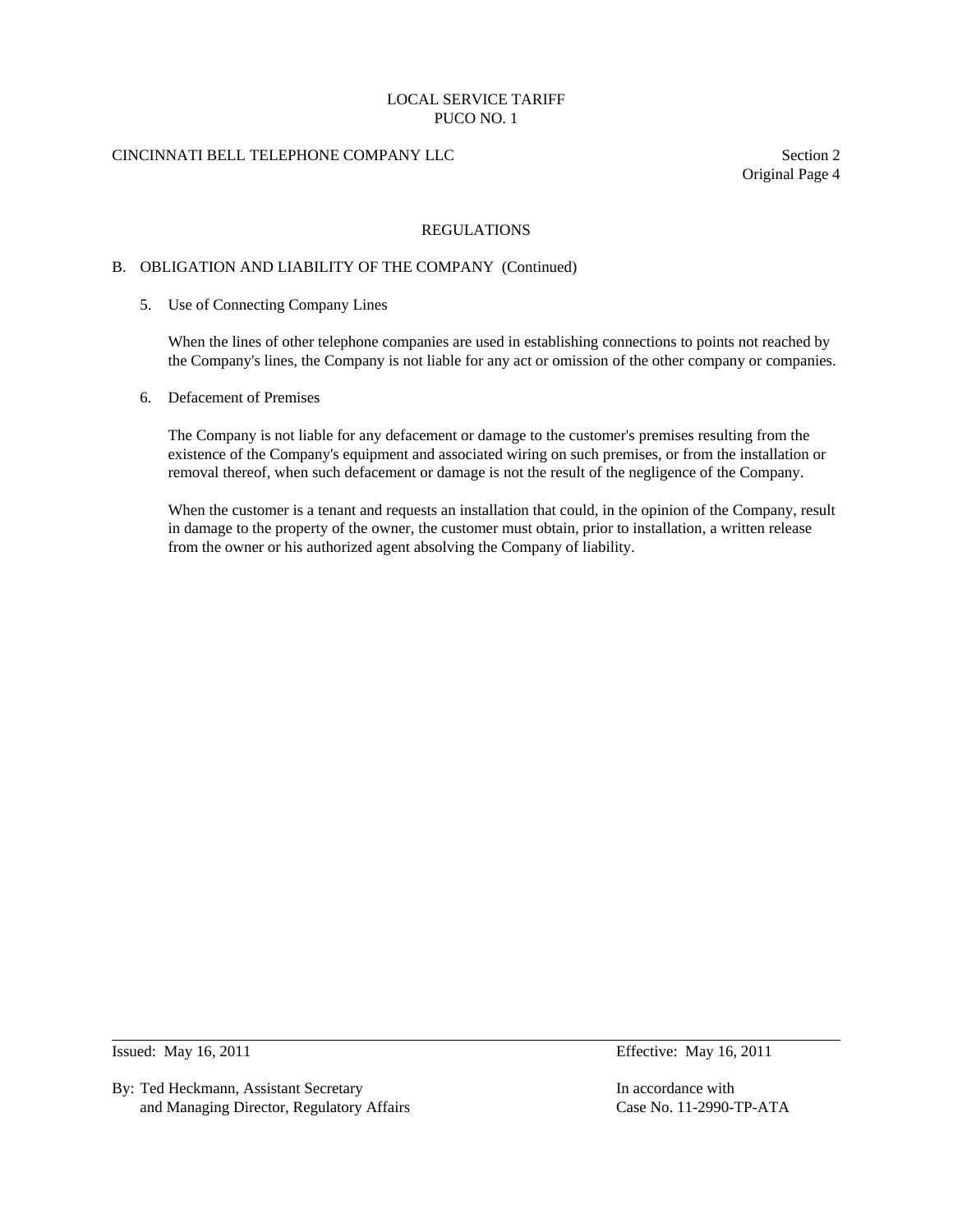# CINCINNATI BELL TELEPHONE COMPANY LLC Section 2

Original Page 5

### REGULATIONS

#### C. USE OF SERVICE AND FACILITIES

1. Ownership and Use of Service and Equipment

 Equipment and lines furnished by the Company on the premises of a customer are the property of the Company, whose agents and employees have the right to enter the premises at any reasonable hour for the purpose of installing, inspecting, maintaining, or repairing the equipment and lines, or upon termination of the service, for the purpose of removing such equipment or lines.

 Equipment furnished by the Company must, upon termination of service for any cause whatsoever, be returned to the Company in good condition, except for reasonable wear and tear.

- 2. Connections of Customer-Provided Terminal Equipment, Communications Systems, and Inside Wire
	- a. General

 Terminal equipment, communications systems, protective circuitry, and inside wire provided by the customer may be connected at the customer's premises to telecommunications services furnished by the Company where such connections are made in accordance with the provisions of Part 68 of the Federal Communications Commission's (FCC) Rules and Regulations and any Company tariffs and/or service agreements, as are now in effect or may become effective.

b. Responsibility of the Customer

 The customer will be responsible for the installation, operation and maintenance of any customer-provided terminal equipment, communications system, or inside wire. No combinations of customer-provided terminal equipment, communications systems, or inside wire shall require change in or alteration of the equipment or services of the Company, cause electrical hazards to Company personnel, damage to Company equipment, malfunction of Company billing equipment, or degradation of service to persons other than the user of the subject terminal equipment or communications system, the calling or called party. Upon notice from the Company that customer-provided terminal equipment, communications system, or inside wire is causing such hazard, damage, malfunction or degradation of service, the customer must make whatever changes are necessary to remove or prevent such hazard, damage, malfunction or degradation of service.

 The customer will be responsible for the payment of a Maintenance of Service Charge as provided in the Company's service agreements for visits by a Company employee to the customer's premises when a service difficulty or trouble report results from the use of customer-provided terminal equipment, communications system, or inside wire.

l

By: Ted Heckmann, Assistant Secretary In accordance with In accordance with and Managing Director, Regulatory Affairs Case No. 11-2990-TP-ATA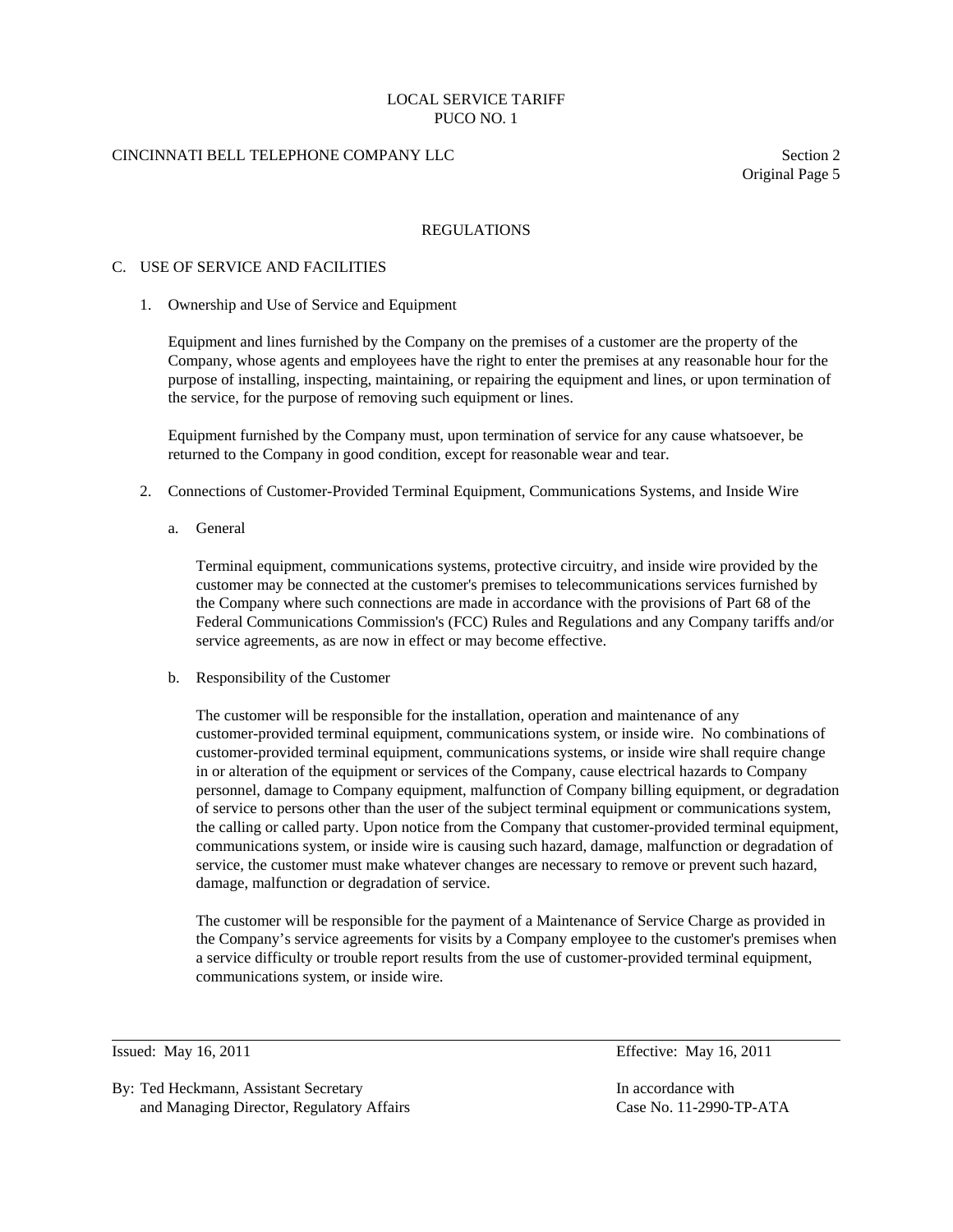### CINCINNATI BELL TELEPHONE COMPANY LLC Section 2

Original Page 6

#### REGULATIONS

### C. USE OF SERVICE AND FACILITIES (Continued)

- 2. Connections of Customer-Provided Terminal Equipment, Communications Systems, and Inside Wire (Continued)
	- b. Responsibility of the Customer (Continued)

 The Customer assumes the risk of loss of service, damage to property or death or injury of the Customer or the Customer's agent with respect to operation and maintenance of any customer-provided terminal equipment, communications system, or inside wire. The customer will save the Company harmless from any and all liability, claims, or damage suits arising out of the customer's operation and maintenance of any customer-provided terminal equipment, communications system, or inside wire.

c. Responsibility of the Company

 Telecommunications services are not represented as adapted to the use of customer-provided terminal equipment or communications systems. Where customer-provided terminal equipment or communications systems are used with telecommunications services, the responsibility of the Company shall be limited to the furnishing of service components suitable for telecommunications services and to the maintenance and operation of service components in a manner proper for such services. Subject to this responsibility the Company will not be responsible for:

 The through transmission of signals generated by the customer-provided terminal equipment or communications systems or for the quality of, or defects in such transmission, or

the reception of signals by customer-provided terminal equipment or communications systems, or

address signaling where such signaling is performed by customer-provided signaling equipment.

 The Company will, at the customer's request, provide information concerning interface parameters needed to permit customer-provided terminal equipment to operate in a manner compatible with telecommunications services.

 The Company may make changes in its telecommunications services, equipment, operations or procedures, where such action is not inconsistent with Part 68 of the Federal Communications Commission's Rules and Regulations. If such changes can be reasonably expected to render any customer's terminal equipment or communications system incompatible with telecommunications services, or require modification or alteration of such customer-provided terminal equipment or communications systems, or otherwise materially affect its use or performance, the customer will be given adequate notice, in writing, to allow the customer an opportunity to maintain uninterrupted service.

 $\overline{a}$ 

By: Ted Heckmann, Assistant Secretary In accordance with In accordance with and Managing Director, Regulatory Affairs Case No. 11-2990-TP-ATA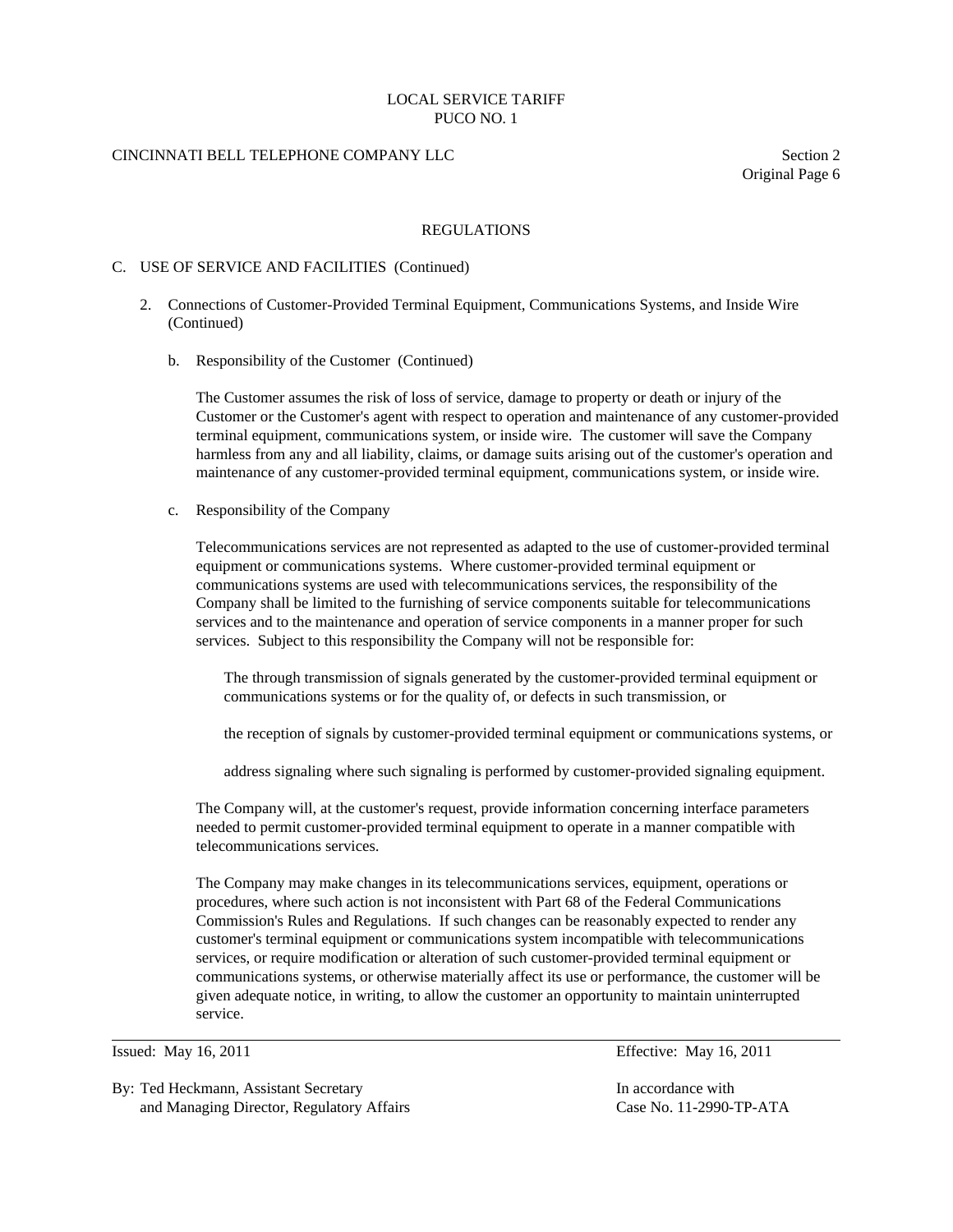## CINCINNATI BELL TELEPHONE COMPANY LLC Section 2

Original Page 7

### REGULATIONS

#### C. USE OF SERVICE AND FACILITIES (Continued)

- 2. Connections of Customer-Provided Terminal Equipment, Communications Systems, and Inside Wire (Continued)
	- d. Violation of Regulations

 When any customer-provided terminal equipment or communications system is used with telecommunications services in violation of any of the provisions in this Part C.2., the Company will take whatever immediate action is necessary for the protection of the telecommunications network and Company employees, and will promptly notify the customer of the violation.

 The customer must discontinue use of the terminal equipment or communications system or correct the violation and must confirm in writing to the Company within 10 days, following the receipt of written notice from the Company, that such use has ceased or that the violation has been corrected. Failure of the customer to discontinue such use or to correct the violation and to give the required written confirmation to the Company within the time stated above will result in suspension of the customer's service until the customer complies with the provisions of this tariff and the Company's service agreements.

e. Connection of Grandfathered Communications Systems and Terminal Equipment

 Grandfathered Communications Systems denote customer-provided communications systems (including their equipment, premises wiring and protective circuitry if any) connected at the customer's premises that are considered to be grandfathered under Part 68 of the Federal Communications Commission's (FCC) Rules and Regulations. These systems may remain connected for the life of the equipment without registration. Additions and modifications may be made only in accordance with FCC Part 68.

f. Connection of Registered Equipment

 Registered Equipment denotes equipment which complies with and has been approved within the registration provisions of FCC Part 68.

 Customer-provided registered terminal equipment, registered protective circuitry, and registered communications systems may be directly connected at the customer premises to the telecommunications network, subject to FCC Part 68.

 $\overline{a}$ 

Issued: May 16, 2011 Effective: May 16, 2011

By: Ted Heckmann, Assistant Secretary In accordance with In accordance with and Managing Director, Regulatory Affairs Case No. 11-2990-TP-ATA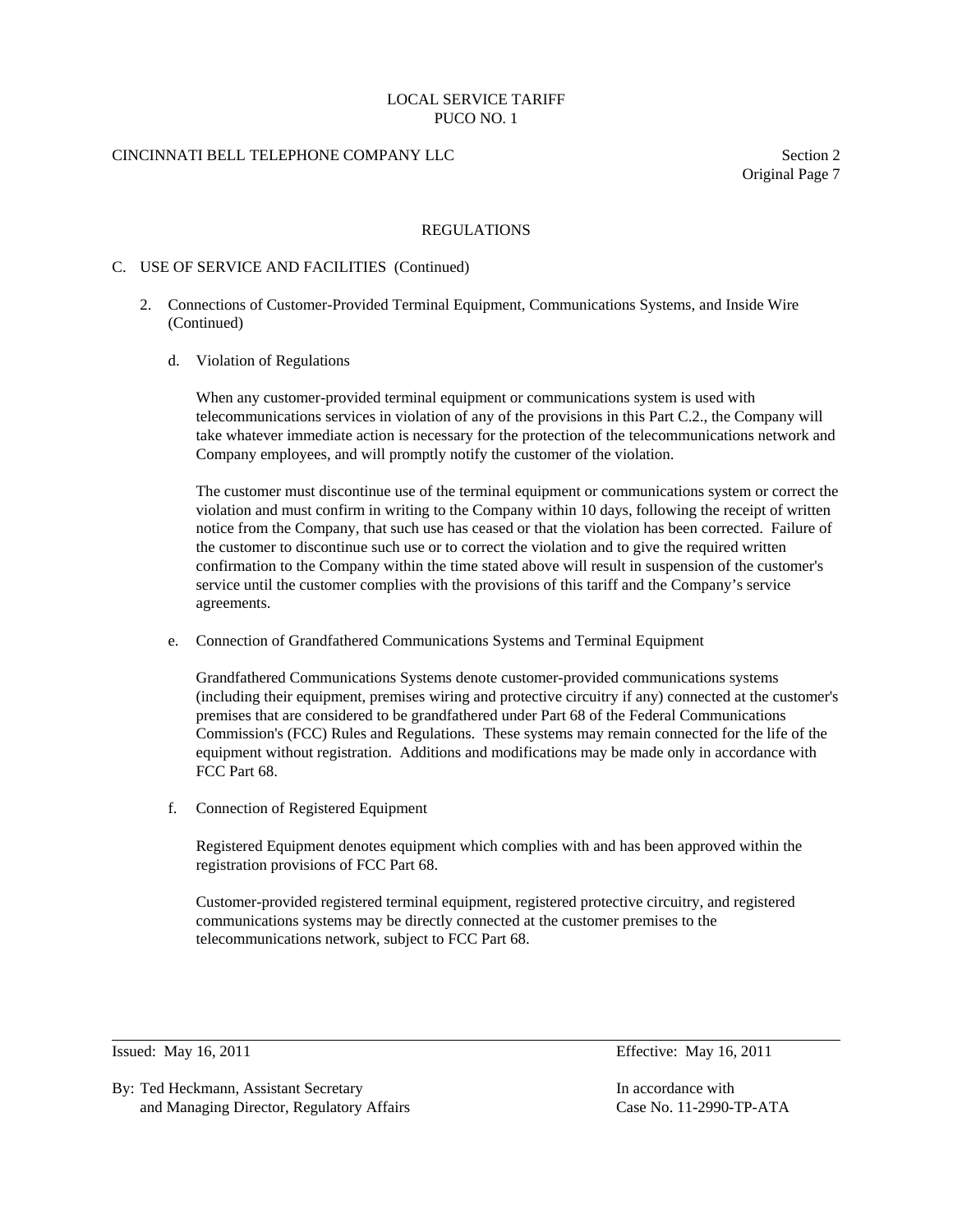# CINCINNATI BELL TELEPHONE COMPANY LLC Section 2

Original Page 8

### REGULATIONS

### C. USE OF SERVICE AND FACILITIES (Continued)

- 2. Connections of Customer-Provided Terminal Equipment, Communications Systems, and Inside Wire (Continued)
	- g. Premises Wiring Associated With Registered Communications Systems

 Premises wiring is wiring which connects separately-housed equipment entities or system components to one another, or wiring which connects an equipment entity or system component with the telephone network interface or demarcation point not within an equipment housing. All premises wiring, whether fully protected or unprotected, must be installed in compliance with FCC Part 68.

 Customers who intend to connect premises wiring other than fully protected to the telephone network must give advance notice to the Company in accordance with the procedures specified in FCC Part 68 or as otherwise authorized by the FCC.

 $\overline{a}$ 

By: Ted Heckmann, Assistant Secretary **In accordance with** In accordance with and Managing Director, Regulatory Affairs Case No. 11-2990-TP-ATA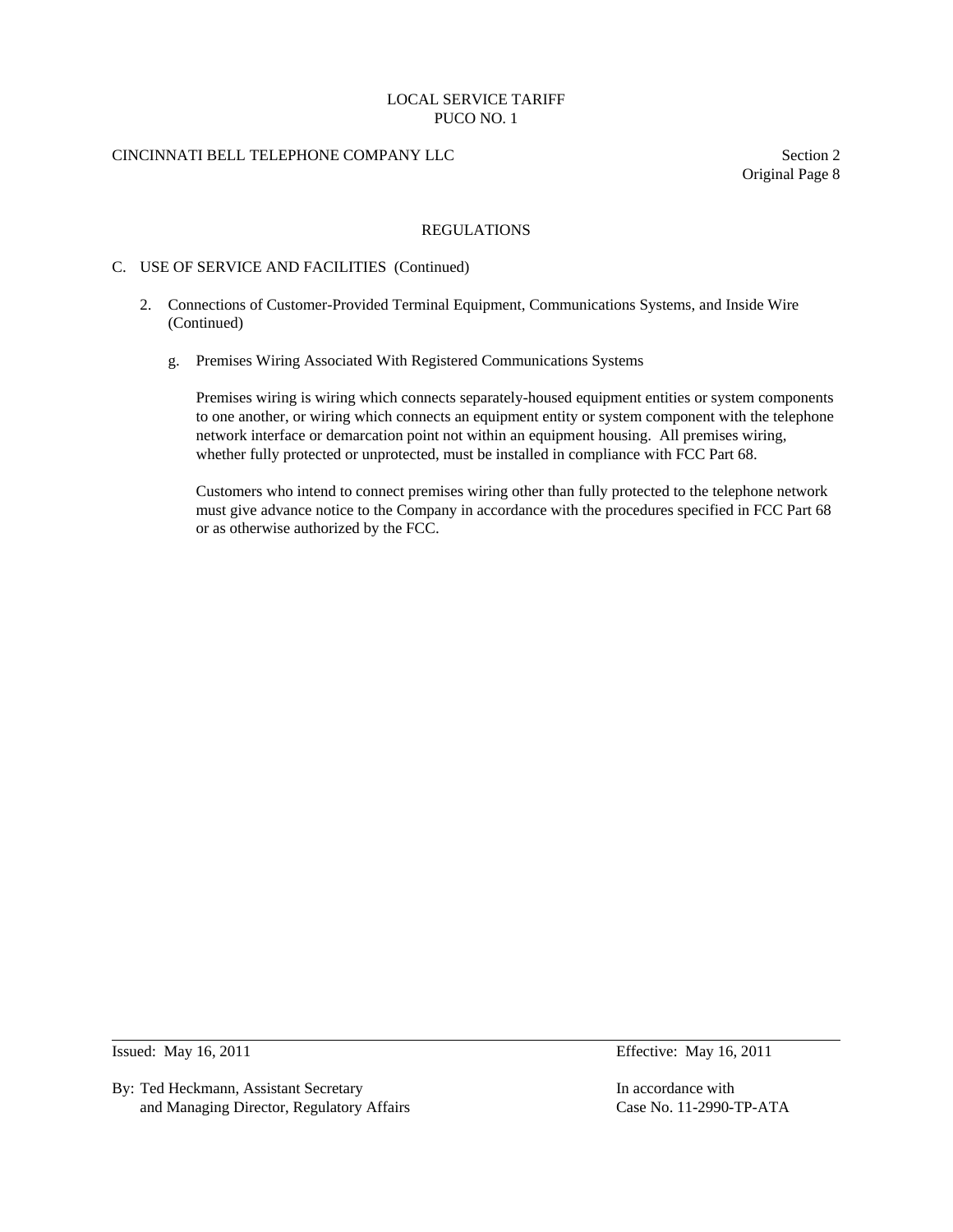### CINCINNATI BELL TELEPHONE COMPANY LLC Section 2

Original Page 9

#### REGULATIONS

#### D. ESTABLISHMENT AND FURNISHING OF SERVICE

#### 1. Application for Service

 The Company may refuse an application for service if objection is made by or on behalf of any governmental authority to the furnishing of service.

 An application for service becomes a contract upon the establishment of service. Neither the contract nor any rights acquired under it may be assigned or transferred in any manner except as specifically provided for in this tariff. Requests for additional service, when established, become a part of the original contract, except that each item of additional service is furnished subject to payment of charges for the initial service period and termination charges as specified in Parts E and F of this section. Any change in rates or regulations authorized by legally constituted authorities acts as a modification of all contracts to that extent, subject to Commission notice requirements.

 When an application for service is cancelled by the applicant or a customer before service is established, the applicant or customer may be required to reimburse the Company for all expenses, including engineering and construction costs, incurred by the Company as a result of the application before it received notice of cancellation. The amount of reimbursement, however, will not exceed the service, construction, installation, and termination charges that would have been applicable if the service had been established.

 When a request for additions, rearrangement, relocation, or modification of service or equipment is cancelled by a customer before the work involved has been completed, the customer may be required to reimburse the Company for all expenses, including engineering and construction costs, incurred by the Company as a result of the request before it received notice of cancellation. The amount of reimbursement, however, shall not exceed the service, construction, installation, and termination charges that would have been applicable if the work involved in complying with the request had been completed.

 If an applicant has an outstanding account with the Company, the Company reserves the right to reject application for service until the amount due has been paid in full.

 A contract for service may be transferred to another member of the family in the case of residence service and to another individual, partnership, association, or corporation in the case of nonresidence service. No billing adjustment for local exchange service previously furnished will be made, and the new customer must assume all outstanding indebtedness of the original customer. No charge applies to transfer service that is transferred in accordance with these provisions.

 $\overline{a}$ 

Issued: May 16, 2011 Effective: May 16, 2011

By: Ted Heckmann, Assistant Secretary In accordance with In accordance with and Managing Director, Regulatory Affairs Case No. 11-2990-TP-ATA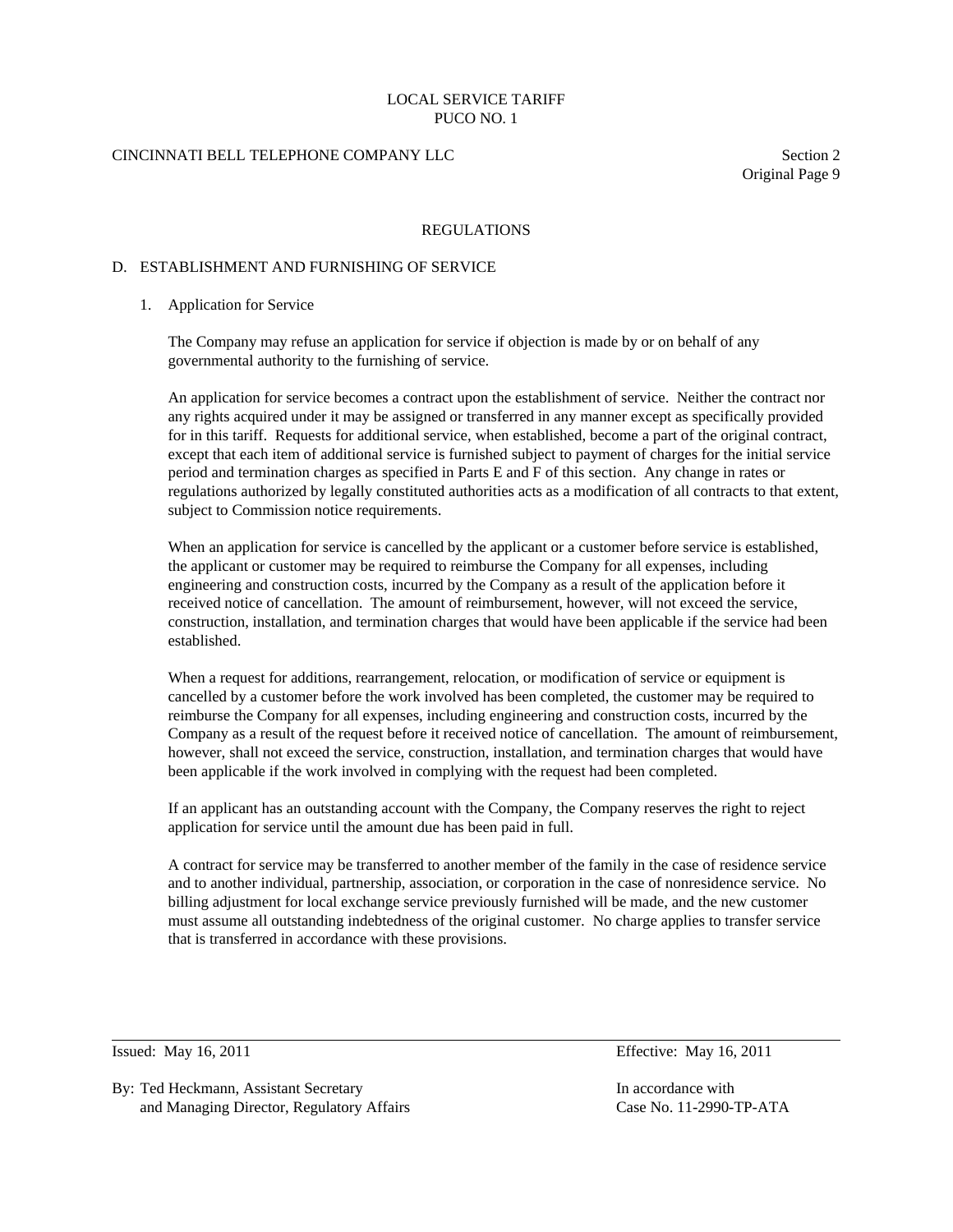# CINCINNATI BELL TELEPHONE COMPANY LLC Section 2

Original Page 10

### REGULATIONS

### D. ESTABLISHMENT AND FURNISHING OF SERVICE (Continued)

2. Application of Nonresidence and Residence Rates

 Although the location of a customer's telephone service or the type of directory listing desired may in most cases serve as a satisfactory basis for determining whether nonresidence or residence rates apply, final determination will be based on the criteria in this Part D.2.

a. Nonresidence Rates

 Telephone service is classified and charged for as nonresidence when a nonresidence listing is furnished. Telephone service is also classified and charged for as nonresidence when:

- 1. The service is:
	- a. Used regularly in the pursuit of monetary gain from an occupation, commercial activity, or industrial effort; or
	- b. Used primarily in conjunction with a nonprofit activity of a service, organizational, professional, institutional, or charitable nature; or
	- c. Advertised regularly for the purpose of soliciting calls to the customer's telephone number;

#### and

- 2. The customer is not:
	- a. A customer of other nonresidence telephone service used in the principal conduct of the activity in which the customer is engaged; or
	- b. An employee or a representative of a customer to other nonresidence telephone service used in the principal conduct of the activity in which the customer is engaged.

 $\overline{a}$ 

By: Ted Heckmann, Assistant Secretary **In accordance with** In accordance with and Managing Director, Regulatory Affairs Case No. 11-2990-TP-ATA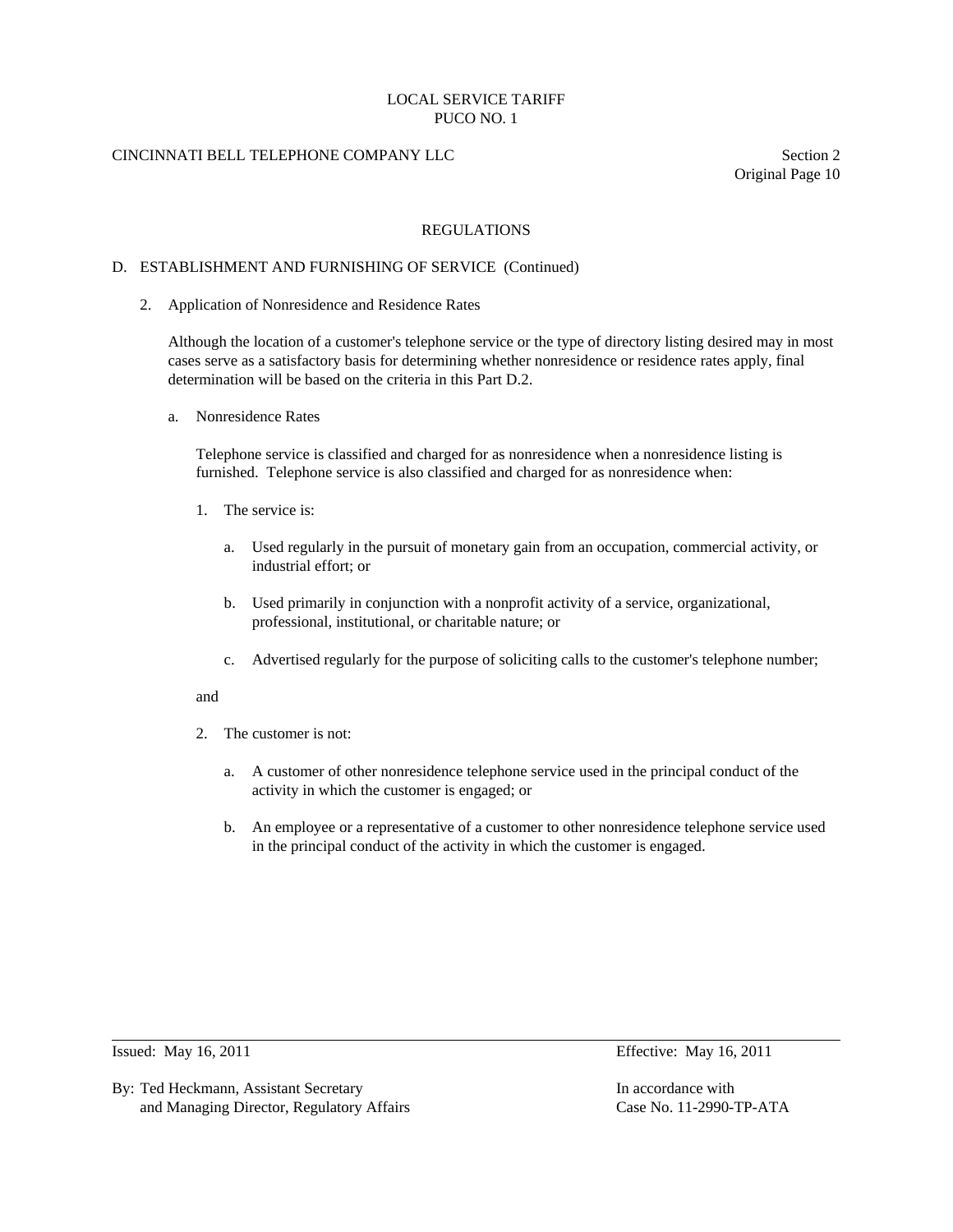# CINCINNATI BELL TELEPHONE COMPANY LLC Section 2

Original Page 11

### REGULATIONS

### D. ESTABLISHMENT AND FURNISHING OF SERVICE (Continued)

- 2. Application of Nonresidence and Residence Rates (Continued)
	- b. Residence Rates

 Telephone service is classified and charged for as residence at all residences when the conditions requiring a nonresidence classification as set forth in Part D.2.a. preceding are not present.

 Telephone service is also classified and charged for as residence when furnished at any location as an access to a repeater control and/or autopatch facility of a bona fide amateur radio operator, organization, or society duly licensed as a primary station by the Federal Communications Commission as an amateur radio station pursuant to FCC Part 97. The Company may request a copy of the amateur radio station license prior to the installation of service.

 When it is determined that a residence service customer is using the service in such a manner that it should be classified and charged for as nonresidence service under the above provisions, the Company will reclassify the service of the customer to nonresidence and bill the customer the appropriate nonresidence rates. In the event the customer refuses to pay the applicable nonresidence rates, the Company may temporarily deny or discontinue the service under the provisions of this tariff applicable to payment for service.

3. Conversion of Nonresidence Service to Residence

 This tariff does not permit the purchase of local residential service for use or resale as nonresidence service. The Company may limit conversions of nonresidence service to residence in accordance with this restriction.

 $\overline{a}$ 

By: Ted Heckmann, Assistant Secretary In accordance with In accordance with and Managing Director, Regulatory Affairs Case No. 11-2990-TP-ATA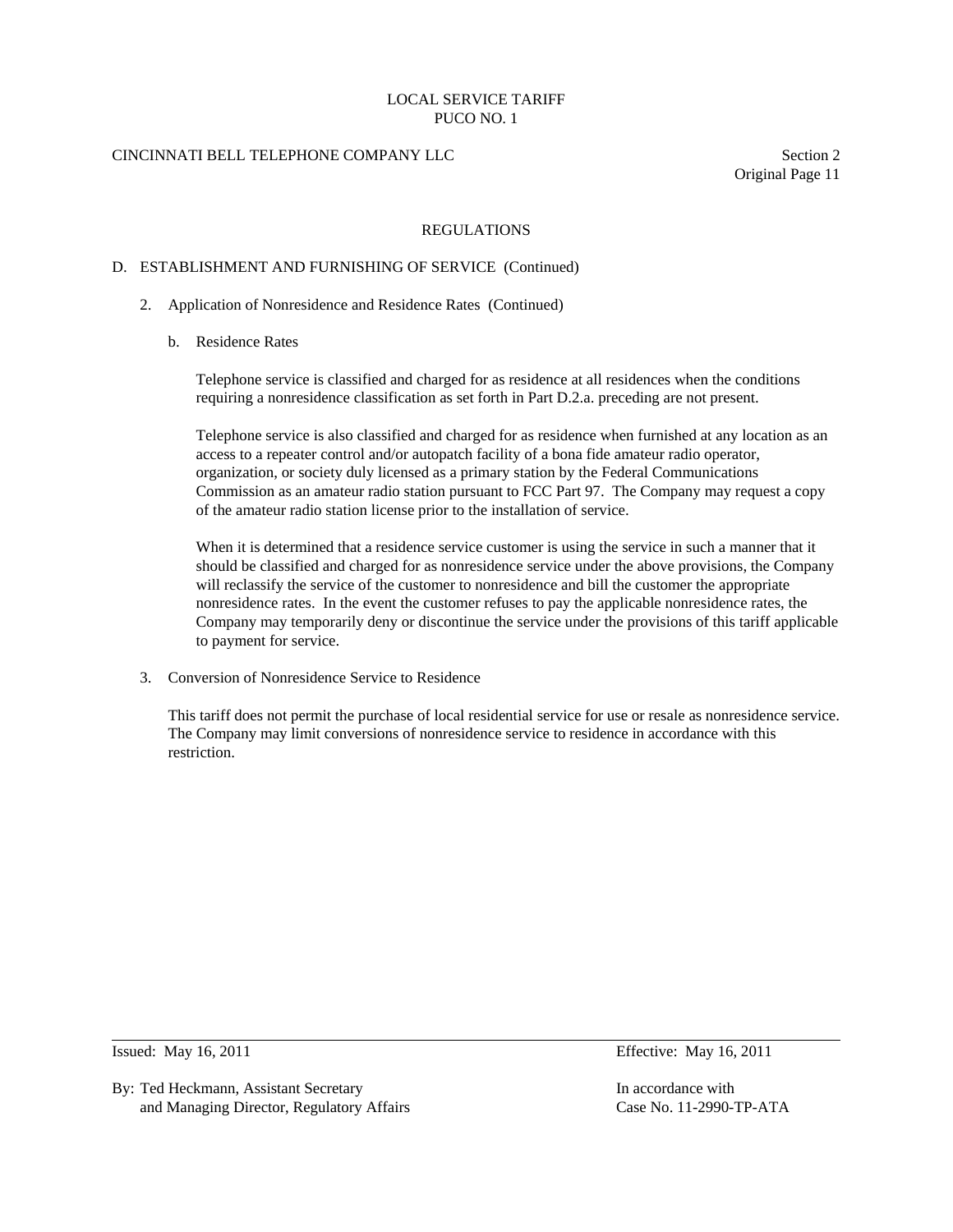# CINCINNATI BELL TELEPHONE COMPANY LLC Section 2

Original Page 12

### REGULATIONS

### D. ESTABLISHMENT AND FURNISHING OF SERVICE (Continued)

### 4. Advance Payments

 Advance payment may be required for extraordinary expenses, including, but not limited to, special construction costs associated with a particular service installation.

### 5. Deposits

 The Company may, in order to safeguard its interests, require an applicant or a customer to make a suitable deposit to be held by the Company as a guarantee of the payment of charges. With respect to BLES, such deposit will be in accordance 4901:1-6-12 O.A.C. The fact that a deposit has been made in no way relieves the applicant or customer from complying with the Company's regulations concerning advance payments and the prompt payment of bills on presentation. When the contract is terminated, the amount of the deposit and any accrued interest as required by law is credited to the customer's account and any credit balance which may remain is refunded. The Company will review annually each active account for which a deposit is being held and will refund the deposit plus accrued interest as required by law for qualified customers in the form of a check or credit.

#### 6. Telephone Numbers

 The Company will administer telephone numbers in keeping with the rules and requirements of this Commission and the Federal Communications Commission and in accordance with the procedures established by the North American Numbering Plan Administrator (NANPA) and the Number Pooling Administrator. The customer has no property right to the telephone number which is assigned by the Company, or any right to continuance of service through any particular central office, and the Company reserves the right to change the telephone number or the central office designation, or both, of a customer whenever it deems it necessary to do so in the conduct of its business and if technically unavoidable.

 $\overline{a}$ 

By: Ted Heckmann, Assistant Secretary **In accordance with** In accordance with and Managing Director, Regulatory Affairs Case No. 11-2990-TP-ATA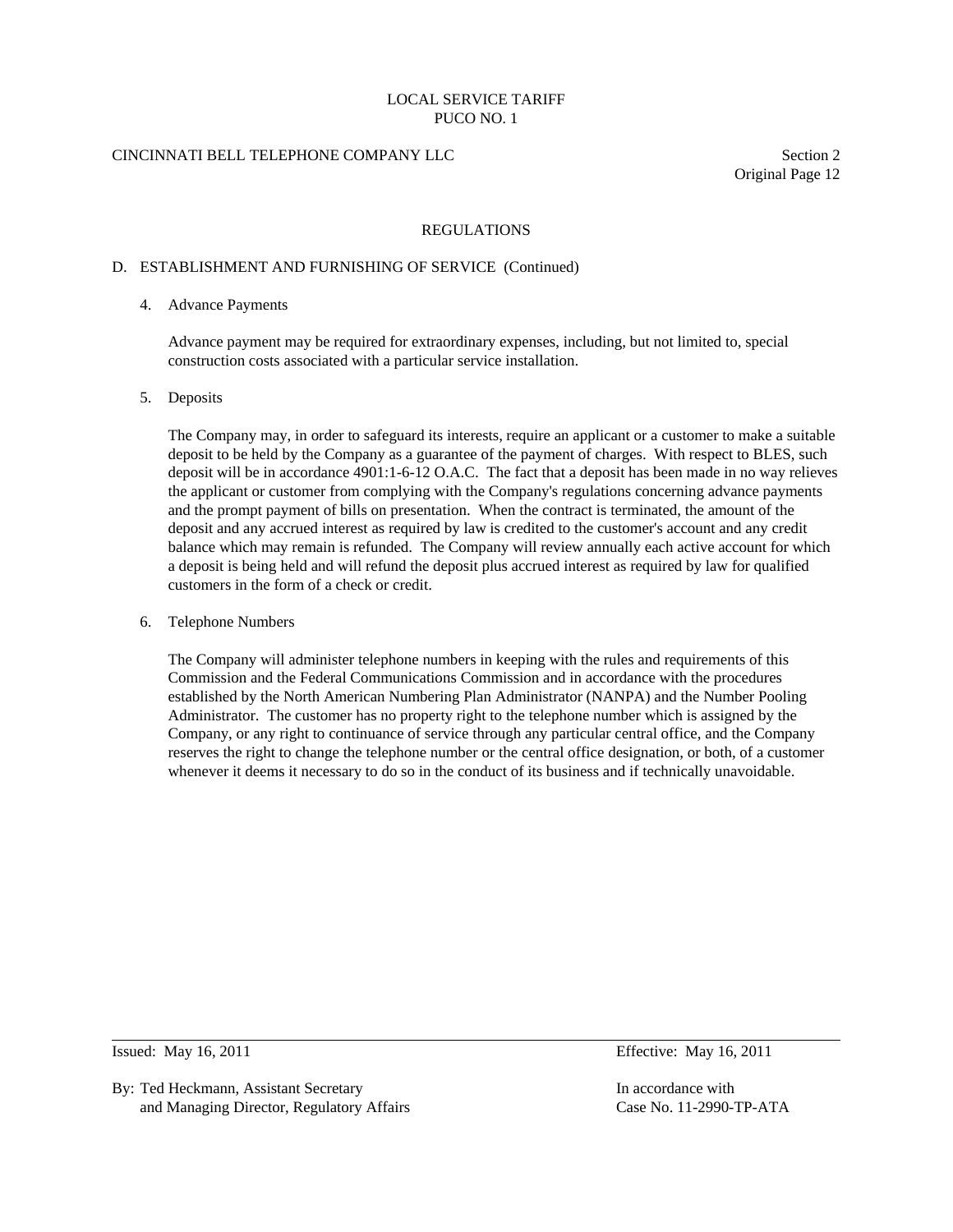# CINCINNATI BELL TELEPHONE COMPANY LLC Section 2

Original Page 13

### REGULATIONS

### D. ESTABLISHMENT AND FURNISHING OF SERVICE (Continued)

### 7. Payment for Service

 The Company incorporates, by reference, and will adhere to the billing requirements for BLES in Chapter 4901:1-6-12 O.A.C.

 Bills are rendered monthly and include charges for local service for the current service month and any applicable usage charges.

 A subscriber's bill will not be due earlier than 21 days from the bill date printed on the bill. If the bill is not paid by the due date, it then becomes past due. The customer is responsible for payment monthly and in accordance with the 21 day provision for payment, of all charges for facilities and services furnished the customer, including charges for services originated or charges accepted at such facilities.

 Prior written notice will be given if service is to be temporarily denied or the contract terminated for the non-payment of any sum due in accordance with Part D.8. of this section. Service will not be denied prior to seven days from the postmark on the notice.

 All service provided to the same customer, regardless of the tariff under which the service is provided, is considered one service for payment purposes. All service may be disconnected for non-payment even though payment is current for service provided under one or more tariffs.

 A subscriber who orders service or equipment installations, moves, or changes prior to the date of any increase in the one time charge applicable to such work will be subject to the one time charge in effect at the time the subscriber's order was received by the Company, provided the work is completed within the Company's normal installation interval in effect at the time the order was placed. However, if subsequent to the effective date of the increase in the one time charge, the completion of such work is delayed beyond the Company's normal installation interval and the delay is not caused by the Company, the subscriber will then be subject to the one time charge in effect at the time the work is completed by the Company.

 Customers who do not pay for service in accordance with this section may be assessed a Late Payment Fee and/or a Returned Check Charge as described in the Company's service agreements for local telephone services.

 $\overline{a}$ 

By: Ted Heckmann, Assistant Secretary **In accordance with** In accordance with and Managing Director, Regulatory Affairs Case No. 11-2990-TP-ATA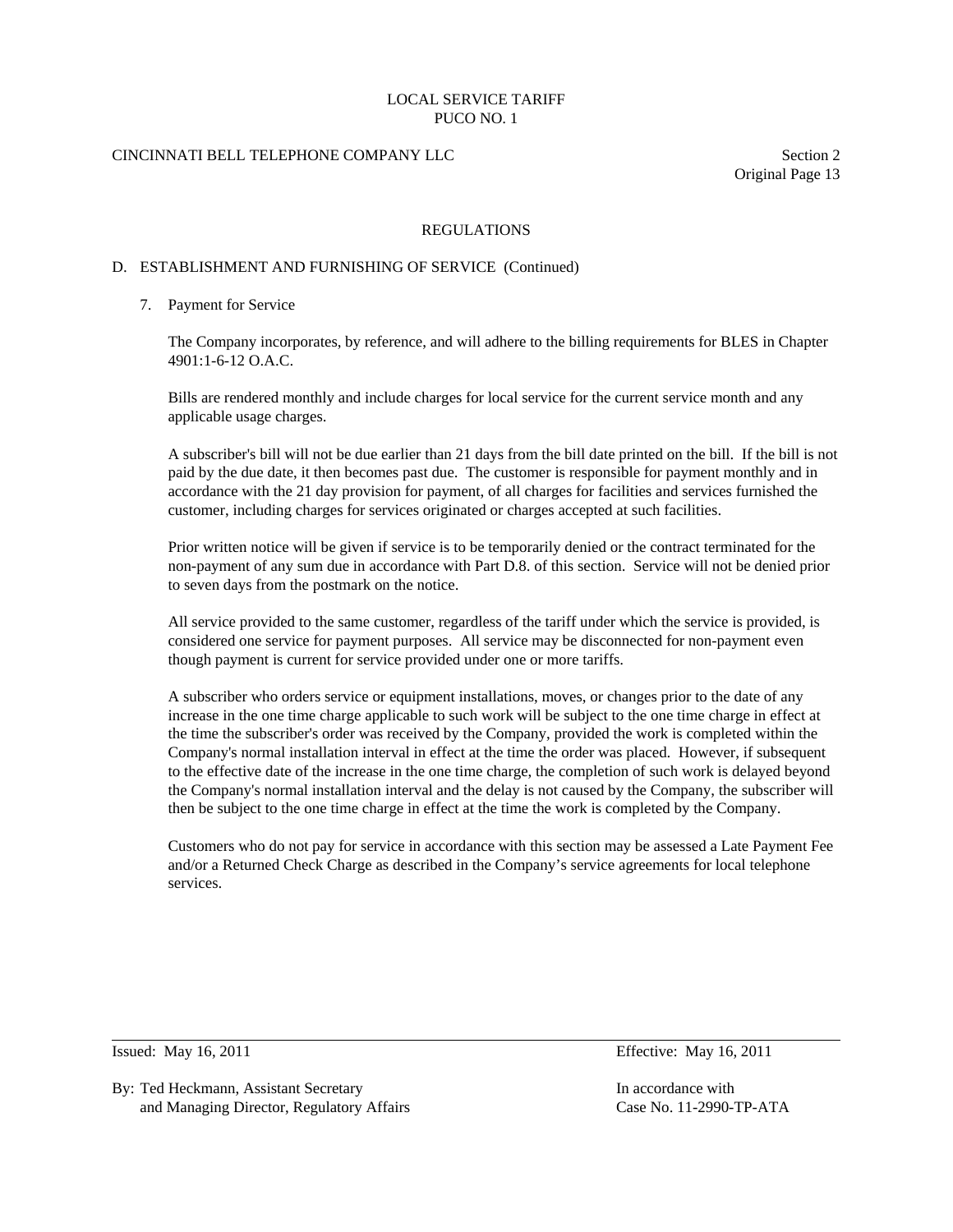# CINCINNATI BELL TELEPHONE COMPANY LLC Section 2

Original Page 14

### REGULATIONS

### D. ESTABLISHMENT AND FURNISHING OF SERVICE (Continued)

8. Denial or Disconnection of Service

 The Company incorporates by reference, and will adhere to Chapter 4901:1-6-12 O.A.C. regarding the denial and/or disconnection of BLES.

Service may be disconnected or refused when any of the following conditions exist:

 Violation of or noncompliance with the PUCO's regulations governing service supplied by the Company;

Failure to comply with municipal ordinances or other laws pertaining to telecommunications services;

Refusal by the subscriber to permit the Company necessary access to its facilities or equipment;

Failure to establish credit or make a deposit, when requested, for initial, current, or additional service;

 When an emergency may threaten the health or safety of a person, a surrounding area, or the Company's distribution system;

 In the event of a subscriber's use of telecommunications equipment in such a manner as to adversely affect the Company's equipment, its service to others, or the safety of the Company's employees or subscribers;

In the event of tampering with any facilities or equipment furnished and owned by the Company;

Violation of or noncompliance with the Company's rules or tariffs on file with the Commission.

 The Company will provide advance notice before service is refused, temporarily denied, or disconnected except where the customer tampers with the Company's equipment, the use or misuse of the Company's service and/or equipment adversely affects service to other customers, or to mitigate or avoid a safety hazard.

 The Company, under the provisions in of this Part D.8, may either temporarily deny service or terminate the contract without incurring any liability.

 $\overline{a}$ 

Issued: May 16, 2011 Effective: May 16, 2011

By: Ted Heckmann, Assistant Secretary **In accordance with** In accordance with and Managing Director, Regulatory Affairs Case No. 11-2990-TP-ATA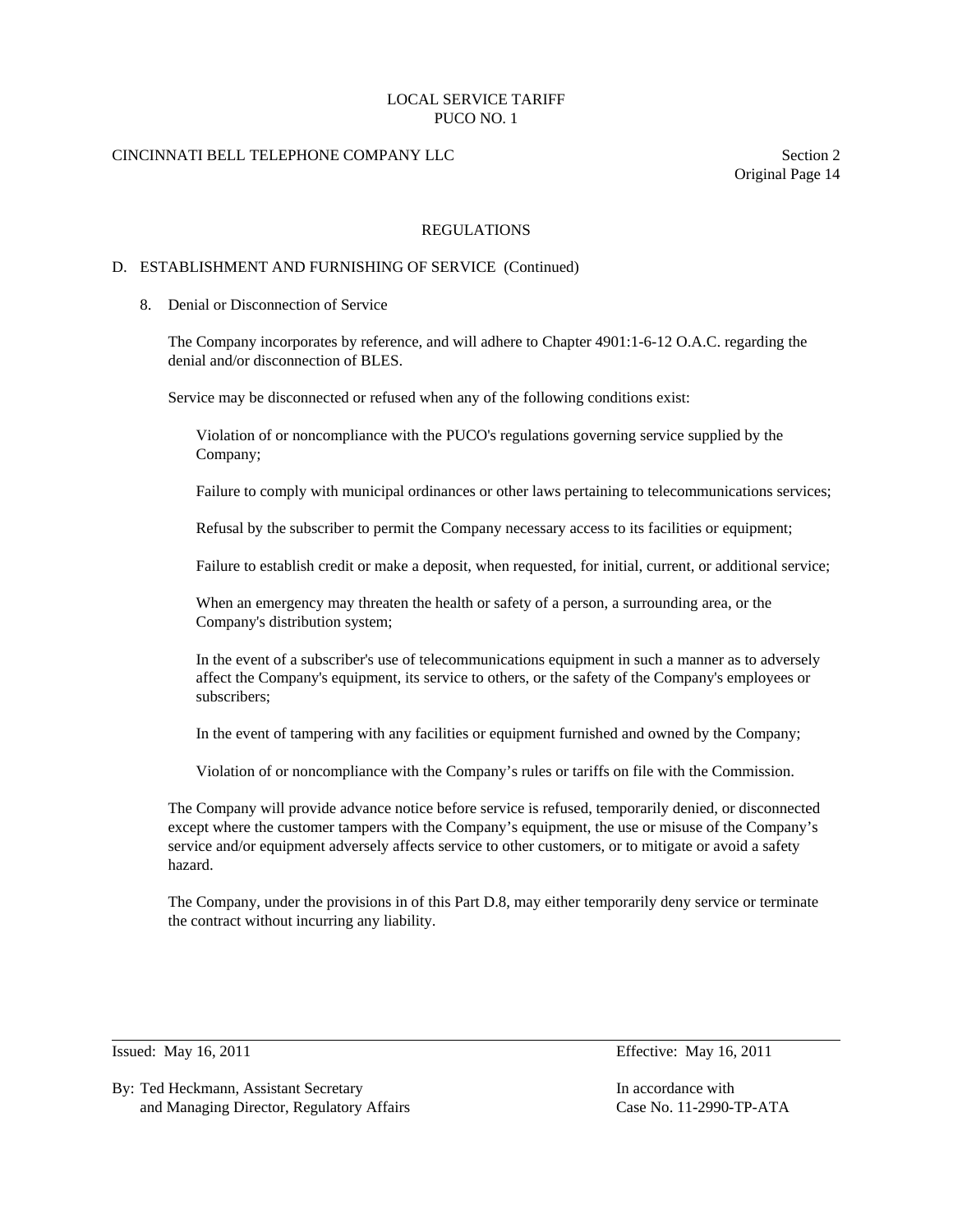# CINCINNATI BELL TELEPHONE COMPANY LLC Section 2

Original Page 15

### REGULATIONS

### D. ESTABLISHMENT AND FURNISHING OF SERVICE (Continued)

#### 8. Denial or Disconnection of Service (Continued)

 If a subscriber or a member of the subscriber's household demonstrates that disconnection of service would be especially dangerous to his or her health, the Company will consider this circumstance when offering extended payment arrangements to avoid disconnection. Payment arrangements will be offered regardless of the credit class of the subscriber.

 Customers whose service is temporarily denied may be assessed a Restoral of Service Charge as shown in Section 3 of this tariff or as shown in the Company's service agreements for local telephone services.

 The Company reserves the right to discontinue or refuse service because of abuse or fraudulent use of service. Abuse or fraudulent use of service includes the use of service or facilities of the Company to transmit a message or to locate a person or otherwise to give or obtain information without payment, or violation of any law or regulation pertaining to telecommunications service.

Service may not be refused, denied or disconnected for any of the following reasons:

 Delinquency in payment for service by a previous occupant at the premises to be served, other than a current member of the same household;

Failure to pay for a class of service different from that being provided to the location of the account;

 Failure to pay any amount which, according to established payment dispute and resolution procedures, is in bona fide dispute;

 $\overline{a}$ 

By: Ted Heckmann, Assistant Secretary In accordance with In accordance with and Managing Director, Regulatory Affairs Case No. 11-2990-TP-ATA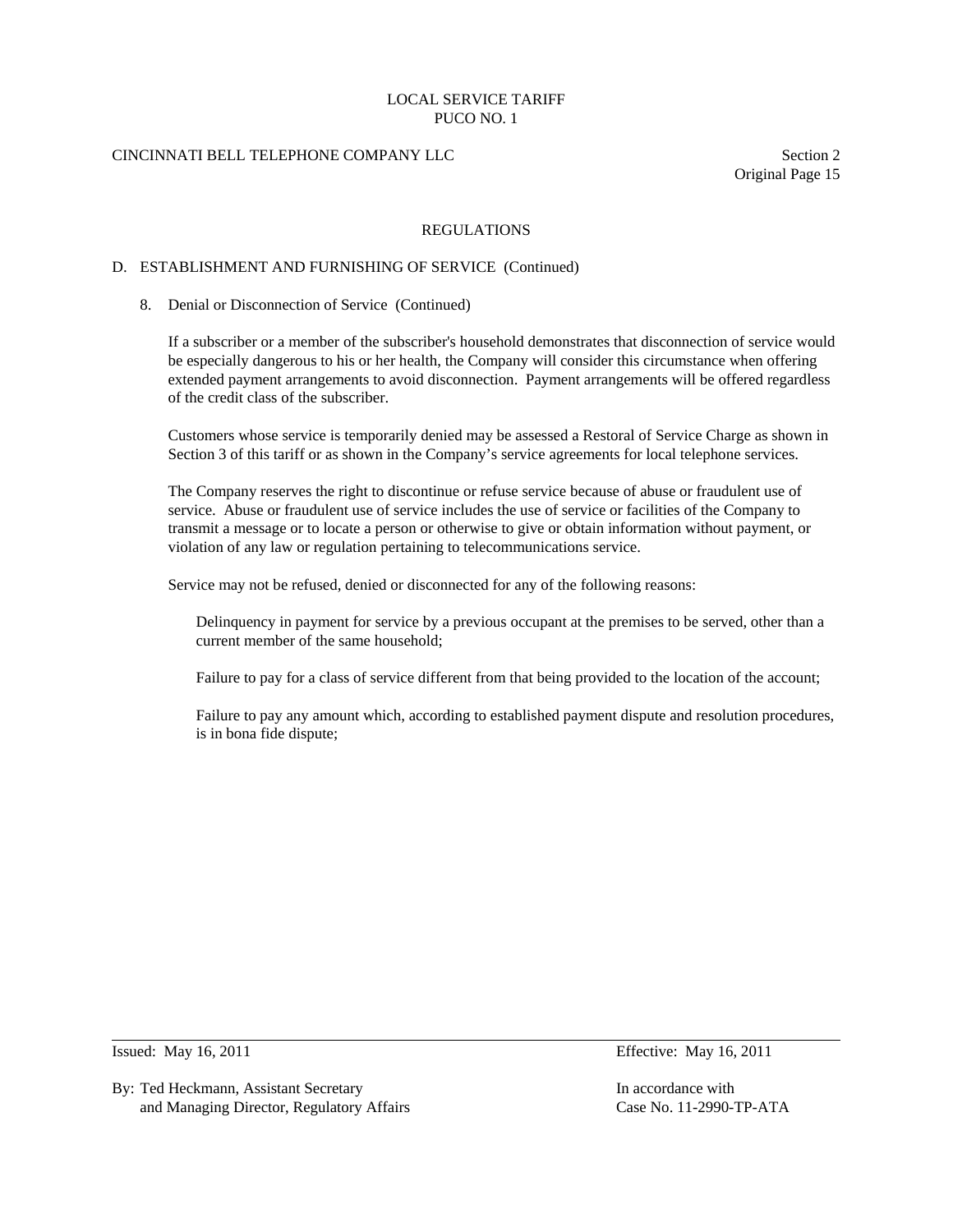# CINCINNATI BELL TELEPHONE COMPANY LLC Section 2

Original Page 16

### REGULATIONS

### D. ESTABLISHMENT AND FURNISHING OF SERVICE (Continued)

### 9. Maintenance and Repairs

 The Company undertakes to maintain and repair the equipment and facilities which it furnishes to customers pursuant to its tariffs and service agreements. The customer is responsible for damages to equipment or facilities of the Company caused by the negligence or willful act of the customer.

 The customer may not rearrange, disconnect, remove, or attempt to repair, or permit others to rearrange, disconnect, remove or attempt to repair any equipment or facilities which the Company maintains or repairs without the express consent of the Company.

 If trouble develops and the customer has any equipment or facilities which the Company does not maintain or repair, the customer will make appropriate tests to determine whether that equipment or facility is the cause of the trouble before reporting an out-of-service or other trouble condition to the Company.

### E. INITIAL SERVICE PERIOD

The initial service period for service and facilities is one month on the same continuous property.

 A move to a different continuous property is charged for as new installation of service. A new initial period applies at the new location and a termination charge, as specified in Part F of this section, applies at the old location if the move occurs prior to the expiration of the initial service period.

 $\overline{a}$ 

By: Ted Heckmann, Assistant Secretary In accordance with In accordance with and Managing Director, Regulatory Affairs Case No. 11-2990-TP-ATA